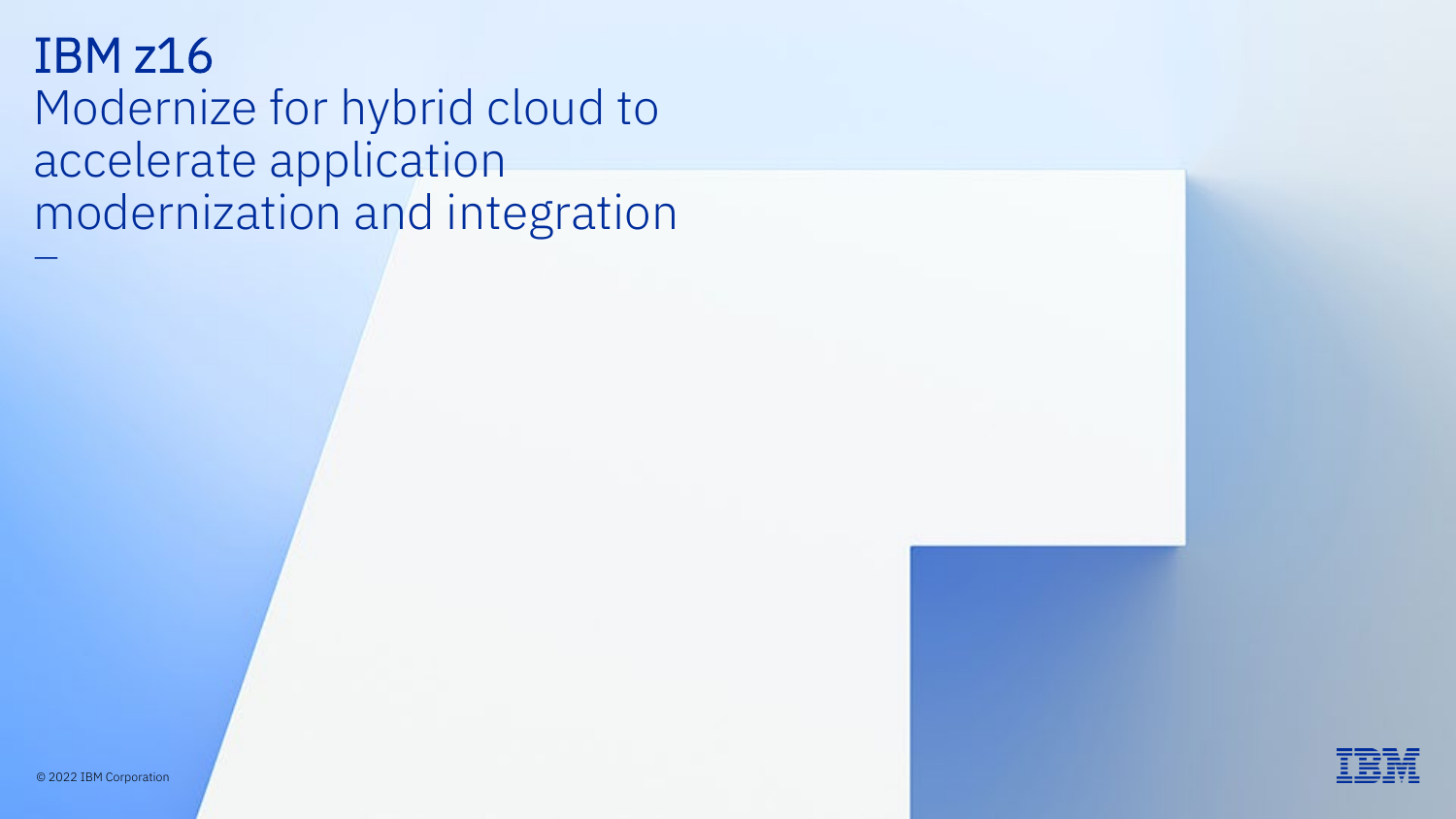#### © 2022 IBM Corporation 2

Get to market faster for new and

modernized services and integrate applications and data across the hybrid cloud

Modernize at speed with lower cost and risk than migration to public cloud and integrate workloads across the hybrid cloud with Red Hat® OpenShift®

Enable all developers to develop applications for IBM zSystems using their familiar tools and existing skill sets

Empower developers to innovate consistently across the hybrid cloud with enterprise DevOps and opensource tools and methodologies

Gain efficiencies and tie cost to value by optimizing deployment on best fit resources across the hybrid cloud

Ensure security and resiliency for critical workloads and unlock more than 2.5X more value than public cloud only with IBM zSystems in the hybrid cloud



# Hybrid Cloud

Modernize for

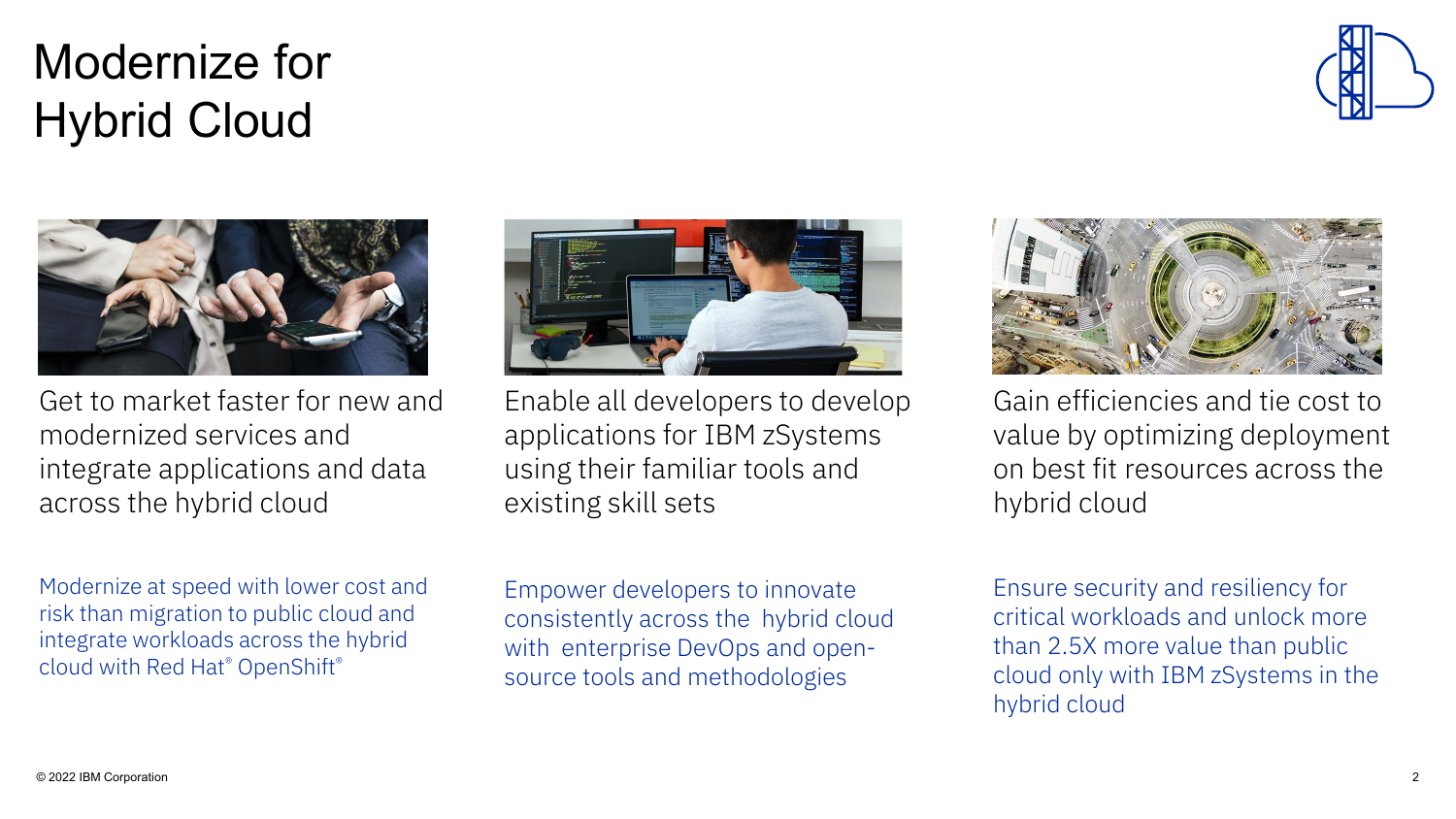IBM's approach let's you continuously modernize applications & data on IBM zSystems and Cloud

| <b>Build the right</b><br>foundation     | <b>Increase business</b><br>agility & innovation             | <b>Accelerate time</b><br>to value    |
|------------------------------------------|--------------------------------------------------------------|---------------------------------------|
| Optimize the core                        | App discover &<br>business alignment                         | <b>Broad ecosystem</b><br>of partners |
| Increase access to<br>apps & data        | <b>Enterprise DevOps</b><br>across IBM zSystems<br>and Cloud | App mod patterns<br>and accelerators  |
| <b>Hybrid Cloud integration</b>          | AI-driven insight at<br>scale                                | Garage methodology                    |
| <b>Extend security</b><br>and compliance | Exploit new<br>business & IT services                        |                                       |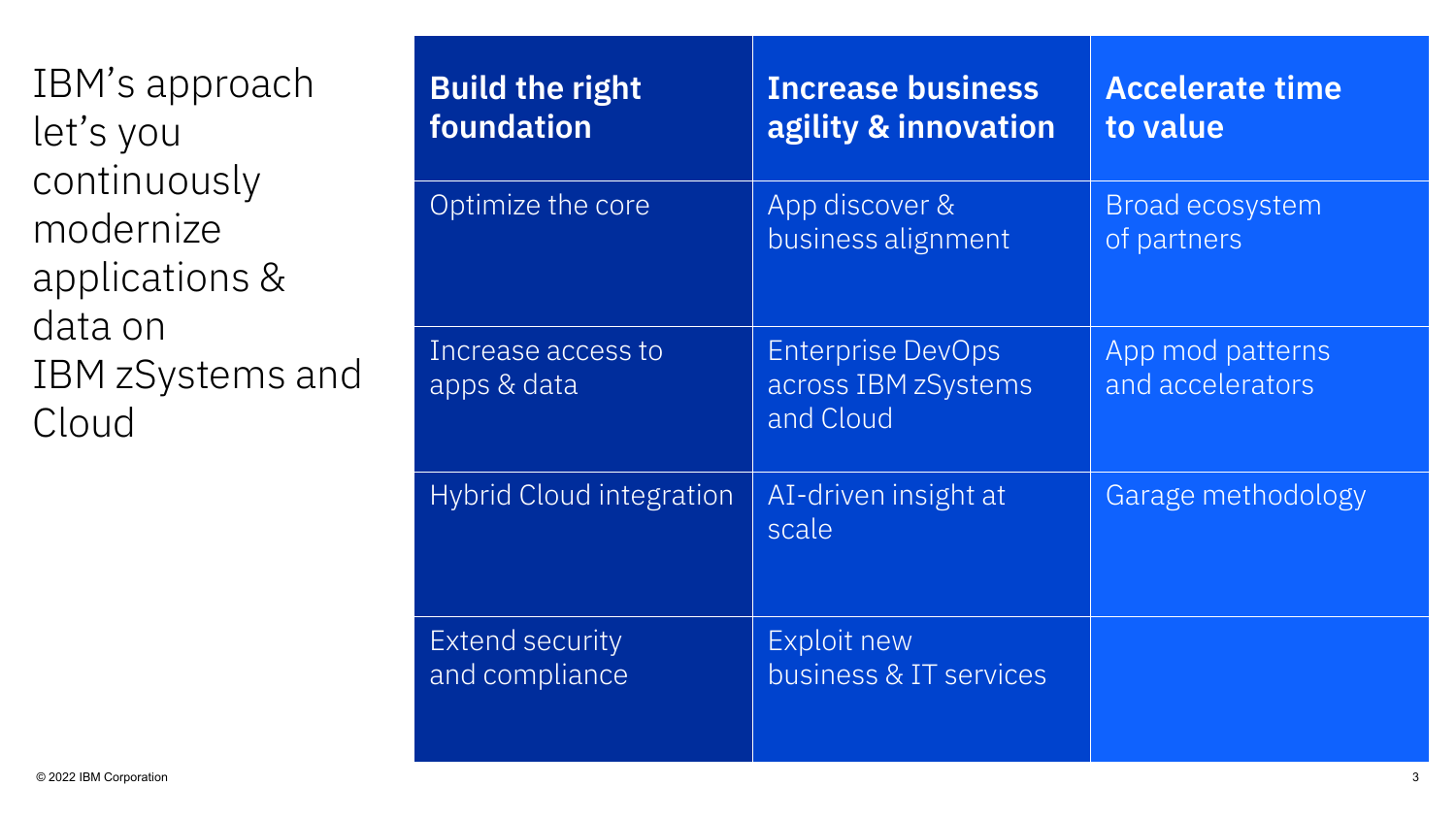#### Build the right foundation

Increase business agility and innovation

Accelerate time to value



#### Optimize the core

Manage the cost & performance current applications while leveraging current software and consumption-based pricing models. This can lead to cost of operations per application that are 47% lower.



#### Hybrid Cloud integration

Cloud-native development leveraging OpenShift at the core of the hybrid cloud architecture along with IBM Cloud Paks®. Integrate z/OS® Systems and services with the IBM zSystems and Cloud Modernization stack. 4



#### Increase access to apps and data

Ensure real-time access across the enterprise. Expanding the value of z/OS through deployment of a comprehensive API strategy and enterprise Data Fabric to support increased business agility and lower risk

 $\circ$  —  $\cap$   $\qquad$ 

#### Extend security and compliance

Protect data across enterprise and automate compliance. Deliver confidential computing and cyber resiliency while strengthening security and compliance posture

### **Benefits**

- Faster time to value at a lower cost than distributed environments
- Quick analysis of application changes
- Modernize or making changes with confidence of your COBOL, PL/I, Java™, and Assembler applications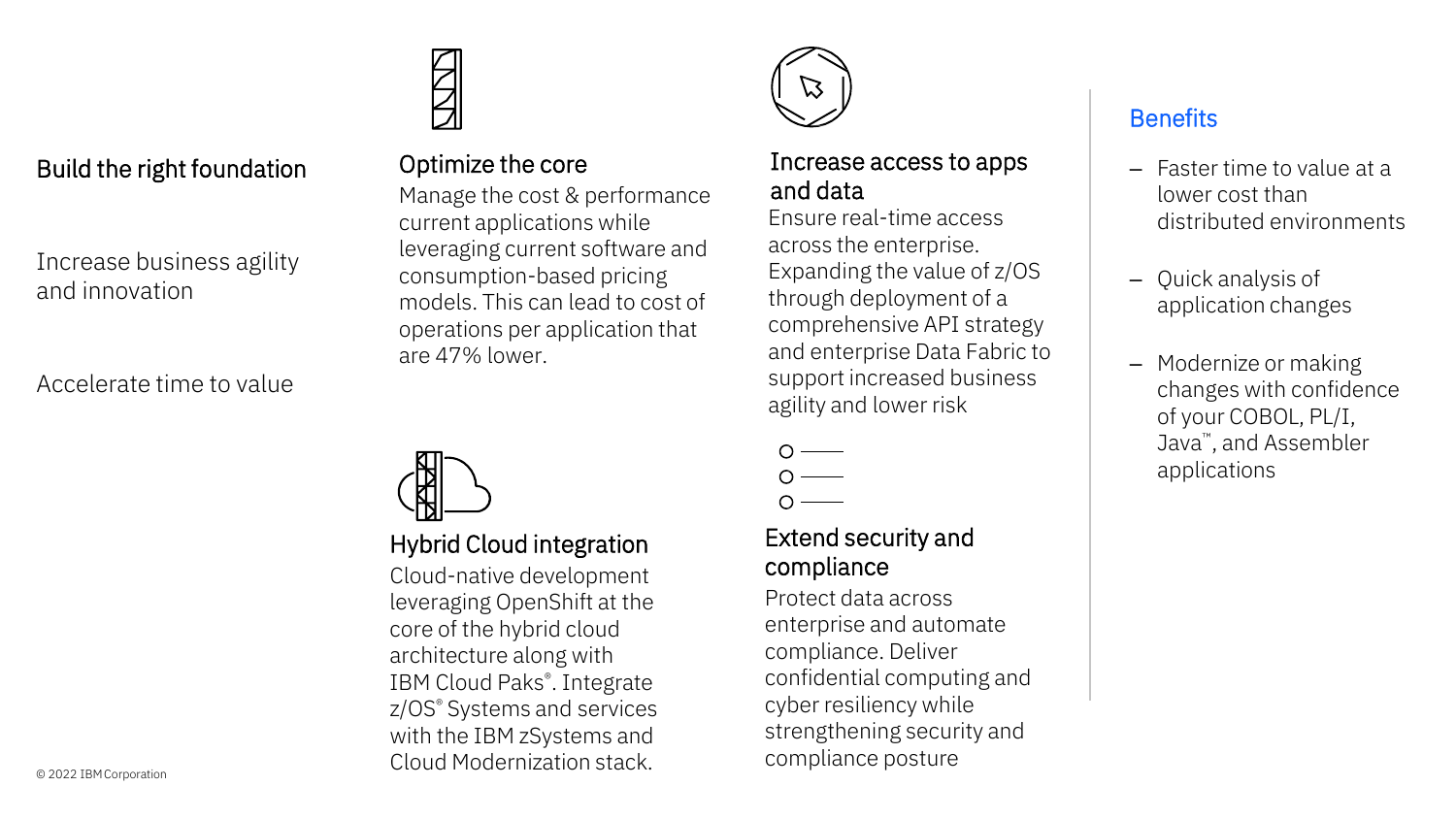

Build the right foundation

#### Increase business agility and innovation

Accelerate time to value



Drive strategic alignment with business priorities. Clients can establish a baseline for the current application estate and existing investments which will help maximizes ROI and lower risk.



#### Enterprise DevOps across IBM zSystems and Cloud

Move from waterfall models to more agile DevOps with consistent and automated CI/CD pipelines across the enterprise

### **Benefits**

- Offer a modern experience that attracts and onboards new developers faster
- Accelerate hybrid cloud application development and respond to market changes
- Leverage open-source frameworks and tools to build and deploy applications anywhere



#### AI-driven insight at scale

Maintain transactional integrity and service levels while generating insights and executing decisions in the moment with AI at scale without compromising data.



Exploit new business & IT services

Drive innovation with new cloud services and achieve competitive advantage with faster time to market. Leverage digital assets, blockchain, and 200+ services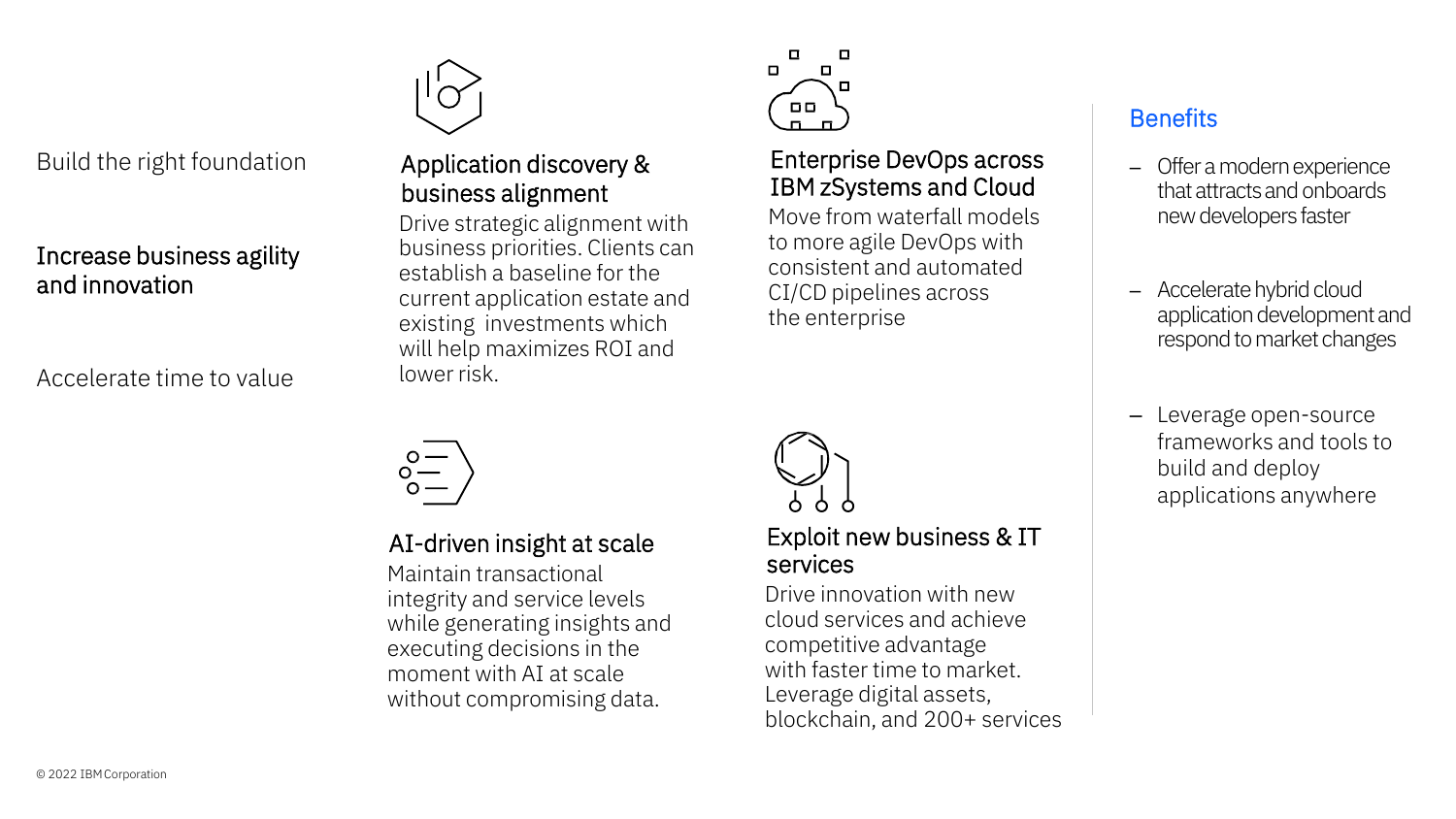

Build the right foundation

Increase business agility and innovation

#### Accelerate time to value

#### Broad ecosystem of partners

Innovate faster with a growing partner ecosystem. Access 100s of ISVs on public cloud which will foster increase speed of business and lower risk of application modernization projects



#### App mod patterns and accelerators

Exploit proven best practices across IBM zSystems and cloud solutions using application modernization patterns & reference architectures.

#### **Benefits**

- Deliver with speed based on technical and processoriented patterns and best practices
- Implementation across IBM zSystems, LinuxONE, and cloud for reference architectures and use cases
- Growing and broad pensource based ecosystem of partners



#### Garage methodology

Demonstrate quick "win" to the business with a "garage methodology" which provides an outcome-first approach. Clients experience 67% faster speed to outcomes.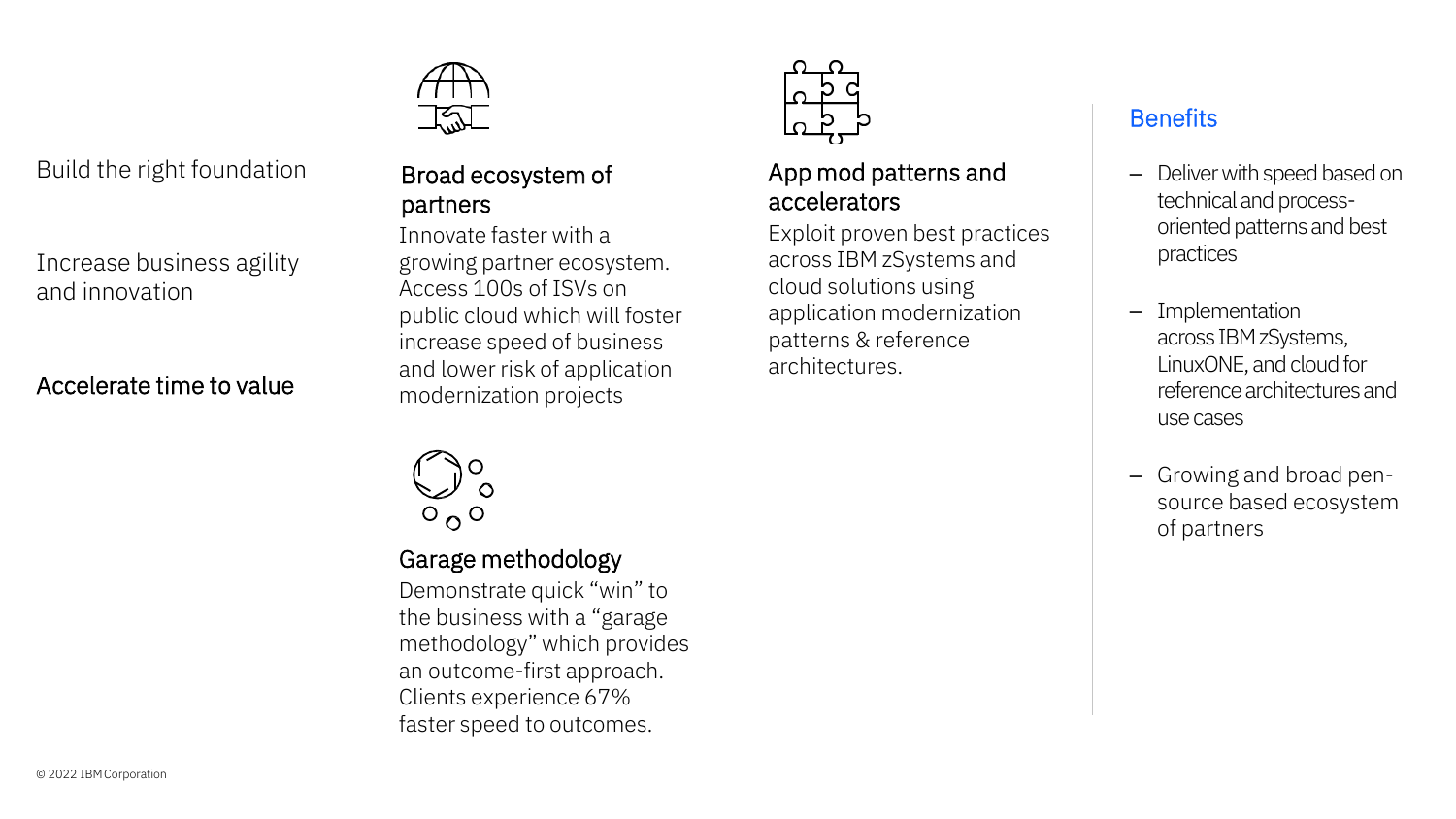## Next steps to progress your hybrid cloud modernization strategy with IBM zSystems

- Explore the advantages of using a cloud native approach
- Schedule a briefing

– Book a discovery consultation to explore options for your organization

Joanie Gines VP WW, IBM zSystems Application & Platform Software Sales [jgines@us.ibm.com,](mailto:jgines@us.ibm.com) USA Nathan Dotson, Product Manager [dotsonna@us.ibm.com](mailto:dotsonna@us.ibm.com), USA

Vijayeendra S Namasevi, Program Director, IMD [vijayeendra.namasevi@in.ibm.com](mailto:vijayeendra.namasevi@in.ibm.com)

Jacqui Shawley, GTM Product Manager [jax@uk.ibm.com](mailto:jax@uk.ibm.com), UK

Peter McCaffrey, GTM Product Manager [petemcc@us.ibm.com,](mailto:petemcc@us.ibm.com) USA

| Product resources                         | Announcement                                                                                    | Product page                                                                             | Explore IBM zSystems and<br>Cloud<br><b>Modernization Center</b> |
|-------------------------------------------|-------------------------------------------------------------------------------------------------|------------------------------------------------------------------------------------------|------------------------------------------------------------------|
| <b>Communities</b>                        | <b>IBM zSystems and LinuxONE</b><br>Community                                                   |                                                                                          |                                                                  |
| Go deeper on application<br>modernization | <b>IBM Institute for Business Value</b><br>study "Application modernization<br>on the mainframe | <b>Getting Started</b><br>Journey to Modernization with<br><b>IBM zSystems (Redbook)</b> | <b>IBM Cloud Architecture</b><br>Center                          |